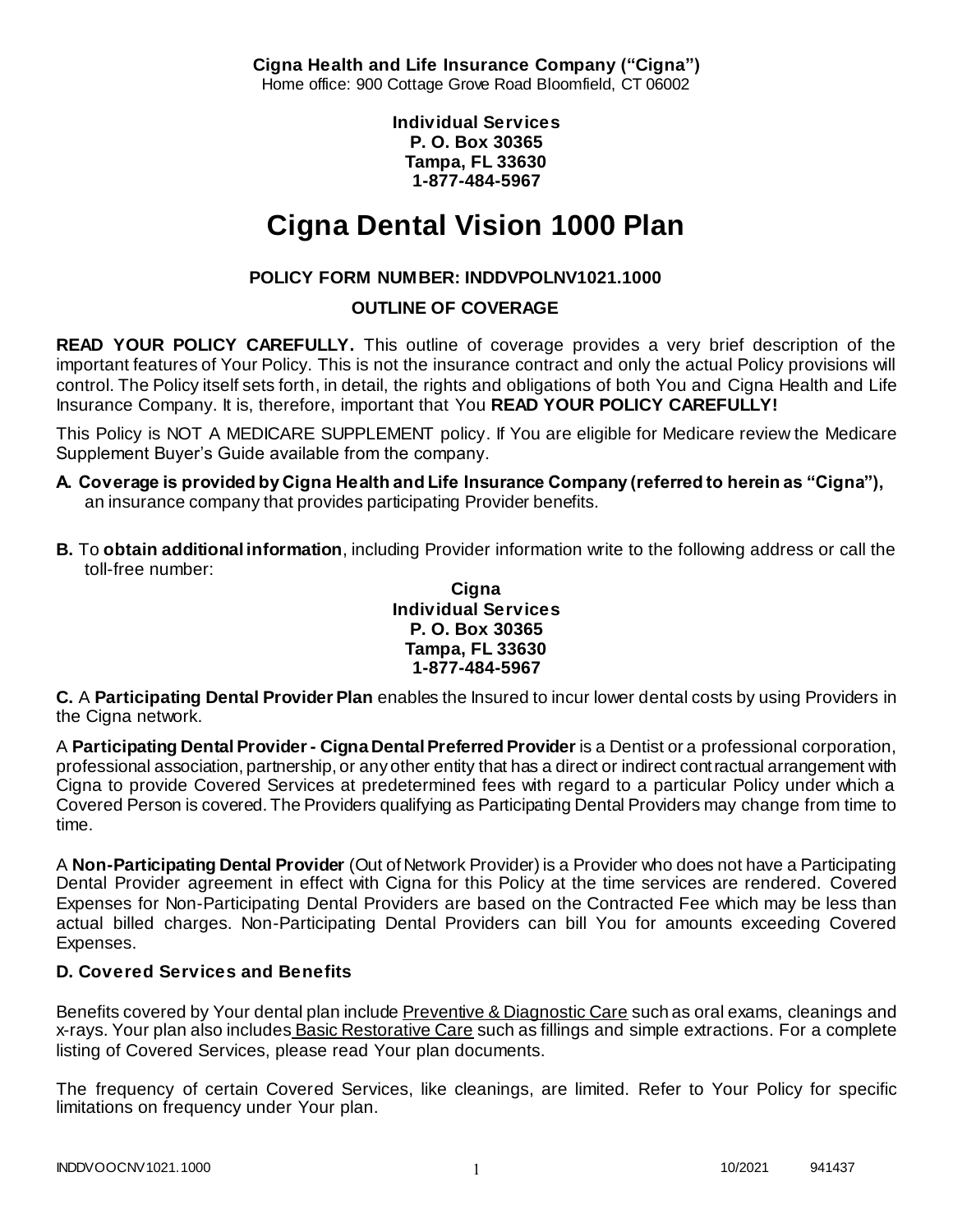### **Benefit Schedule**

The benefits outlined in the table below show the payment percentages for Covered Expenses **AFTER** any applicable Deductibles have been satisfied unless otherwise stated.

# **CIGNA DENTAL AND VISION INSURANCE** *The Schedule*

### **For You and Your Dependents**

#### **The Schedule – Dental Benefits**

If You select a Participating Dental Provider, Your cost will be less than if You select a Non-Participating Dental Provider.

#### **Emergency Services**

The Benefit Percentage payable for Emergency Services charges made by a Non-Participating Dental Provider is the same Benefit Percentage as for Participating Dental Provider Charges. Dental Emergency services are required immediately to either alleviate pain or to treat the sudden onset of an acute dental condition. These are usually minor procedures performed in response to serious symptoms, which temporarily relieve significant pain, but do not effect a definitive cure, and which, if not rendered, will likely result in a more serious dental or medical complication.

#### **Dental Deductibles**

Dental Deductibles are expenses to be paid by You or Your Dependent. Dental Deductibles are in addition to any Coinsurance. Once the Dental Deductible maximum in The Schedule has been reached You and Your family need not satisfy any further dental deductible for the rest of that year.

#### **Participating Dental Provider Payment**

Participating Dental Provider services are paid based on the Contracted Fee agreed upon by the Provider and Cigna.

**Non-Participating Dental Provider Payment** Non-Participating Dental Provider services are paid based on the Contracted Fee.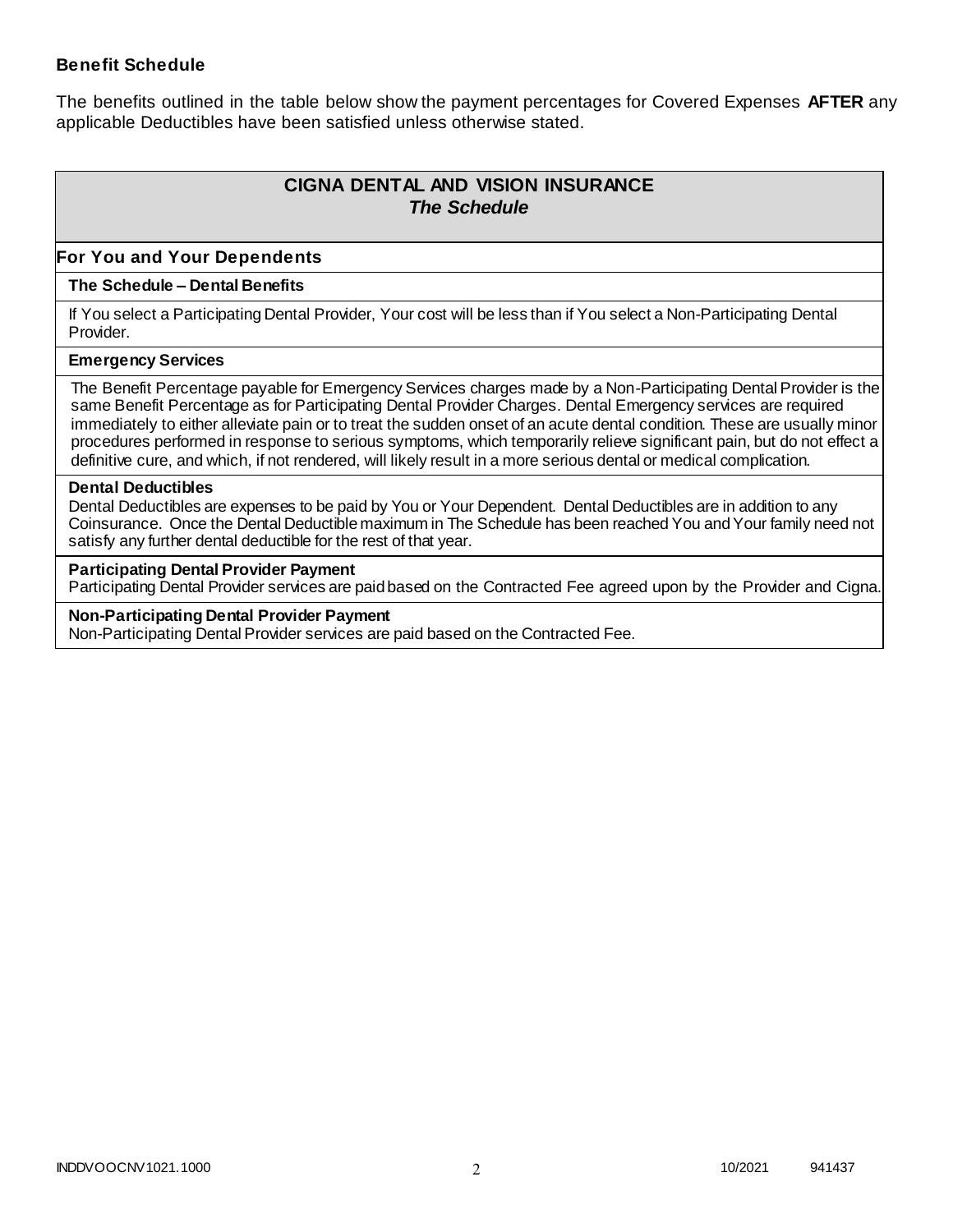| <b>DENTAL BENEFIT HIGHLIGHTS</b>                                                                                                                              |                                                  |
|---------------------------------------------------------------------------------------------------------------------------------------------------------------|--------------------------------------------------|
| Classes I, II<br><b>Calendar Year Maximum</b>                                                                                                                 | \$1,000 per person                               |
| <b>Calendar Year Dental Deductible</b><br>Individual                                                                                                          | \$50 per person                                  |
|                                                                                                                                                               | Not Applicable to Class I                        |
| <b>Family Maximum</b>                                                                                                                                         | \$150 per family                                 |
|                                                                                                                                                               | Not Applicable to Class I                        |
| <b>Class I</b>                                                                                                                                                | The Percentage of Covered Expenses the Plan Pays |
| Preventive Care<br>Oral Exams<br>Routine Cleanings<br>Routine X-rays<br><b>Fluoride Application</b><br><b>Sealants</b><br>Space Maintainers (non-orthodontic) | 100%                                             |
| <b>Class II</b>                                                                                                                                               | The Percentage of Covered Expenses the Plan Pays |
| <b>Basic Restorative</b><br>Fillings<br>Oral Surgery, Simple Extractions<br>Emergency Care to Relieve Pain<br>Non-Routine X-rays                              | 70% after dental deductible                      |

| The Schedule - Vision Benefits                                                                  |                                                                                         |
|-------------------------------------------------------------------------------------------------|-----------------------------------------------------------------------------------------|
| VISION BENEFIT HIGHLIGHTS                                                                       |                                                                                         |
| Eye Examinations, including refraction                                                          | The plan pays 30% of expenses, not to exceed a \$50 calendar<br>year maximum per person |
| Materials (corrective eyeglasses or contact<br>lenses, including fittings and follow-up visits) | \$100 calendar year maximum per person                                                  |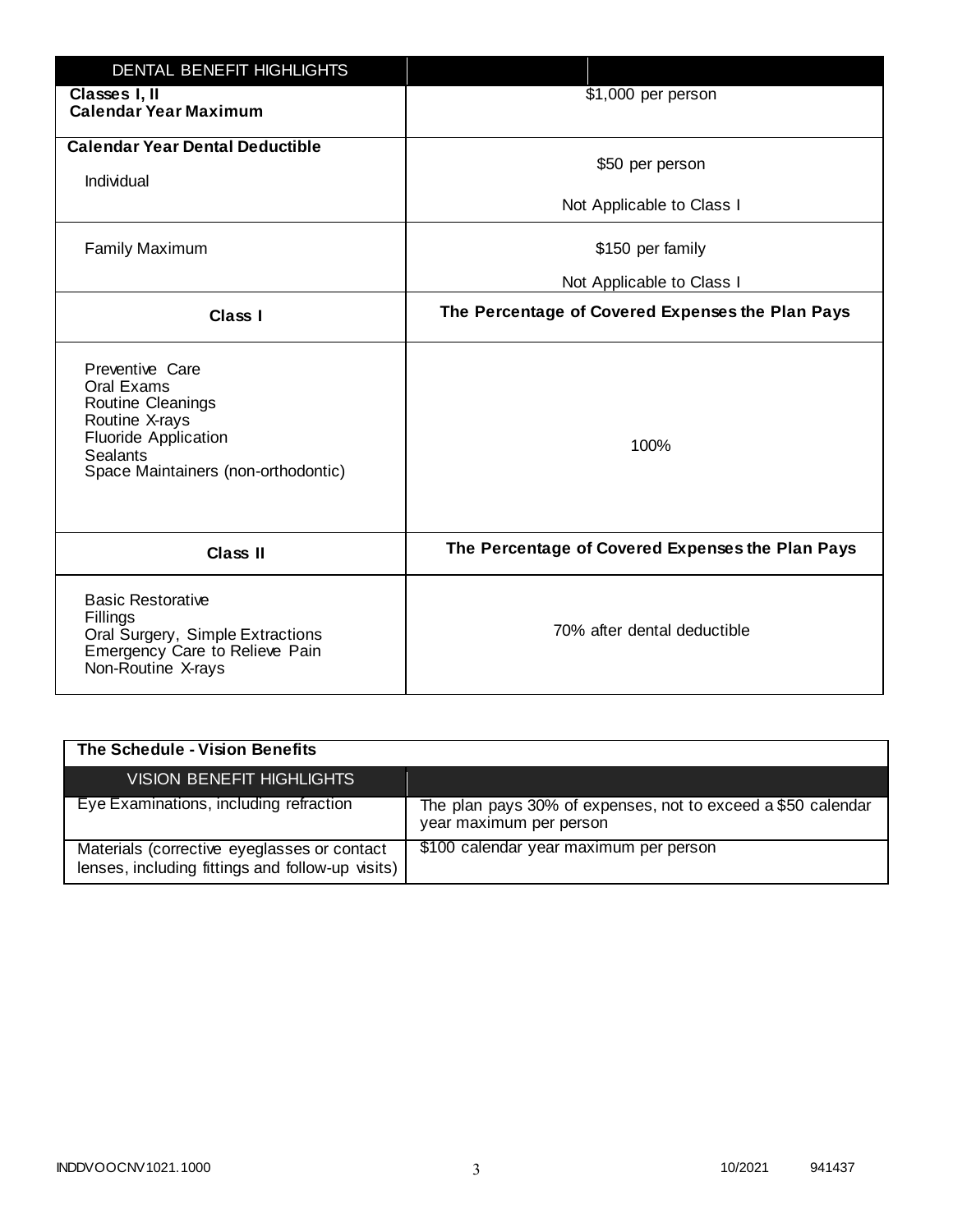# **Waiting Periods**

There is no waiting period for Class I or II dental benefits or for vision benefits.

# **Missing Teeth Limitation**

There is no payment for replacement of teeth that are missing when a person first becomes insured.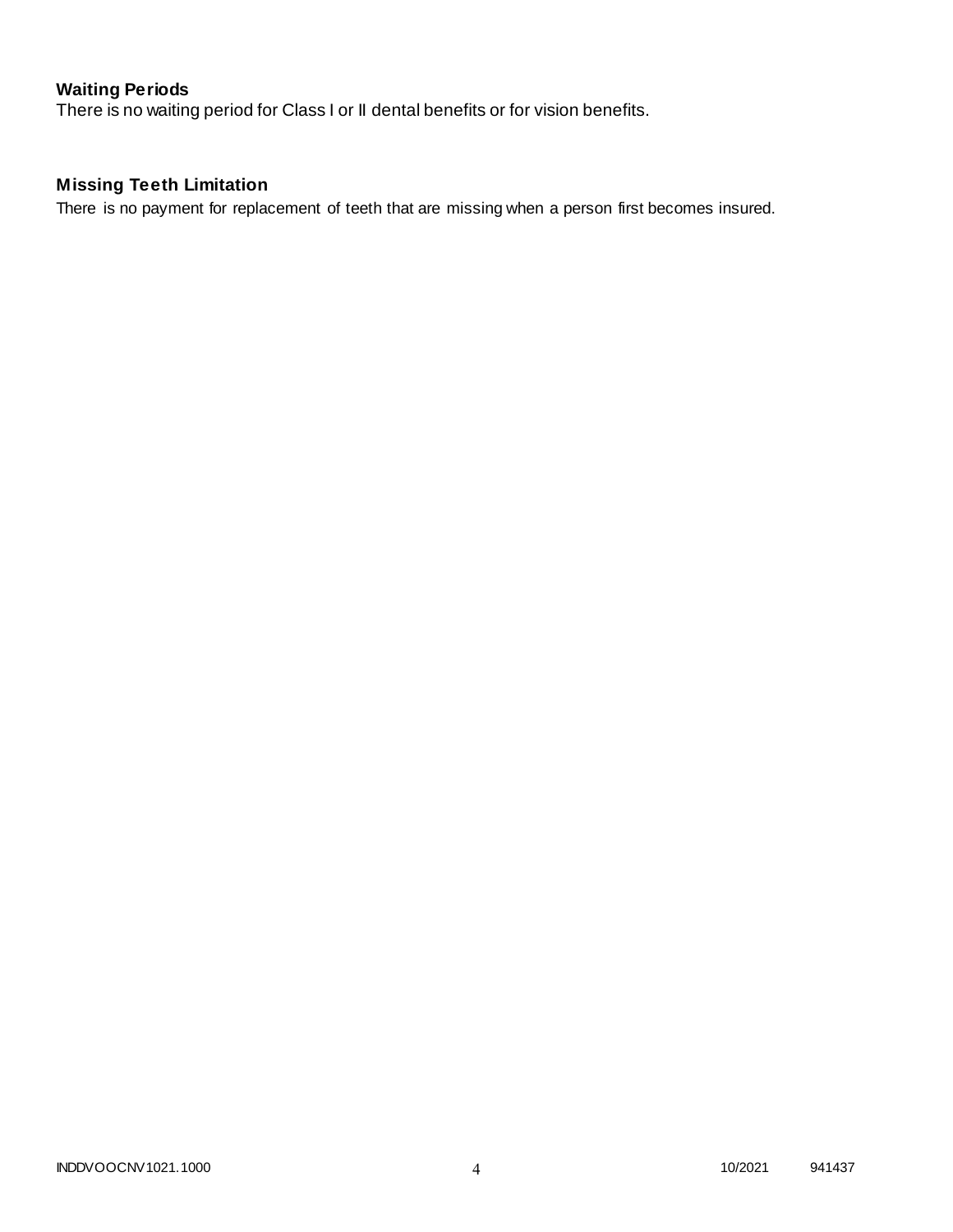### **E. Insured's Financial Responsibility**

The Insured is responsible for paying the monthly or quarterly premium on a timely basis. The Insured is also responsible to pay Providers for charges that are applied to the Deductibles, Coinsurance, and any amounts charged by Non-Participating Dental Providers in excess of the Contracted Fee. In addition, any charges for Medically Necessary and/or Dentally Necessary items that are excluded under the Policy are the responsibility of the Insured.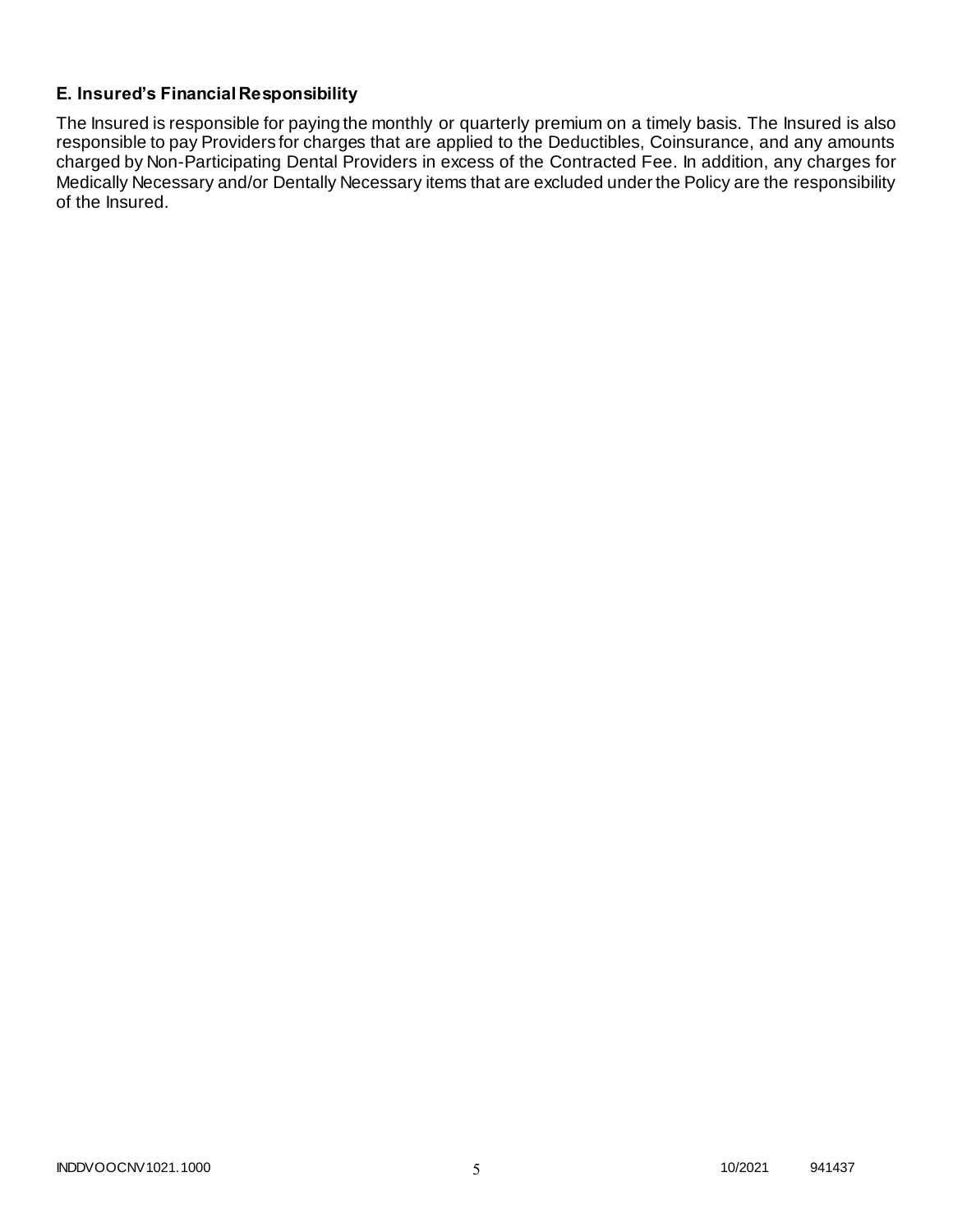## **F. Exclusions and Limitations: What Is Not Covered By This Policy**

## **Expenses Not Covered**

Covered Expenses will not include, and no payment will be made for:

- procedures which are not included in the list of Covered Dental Services or Covered Vision Services;
- cone beam imaging;
- instruction for plaque control, oral hygiene and diet;
- core build-ups;
- veneers;
- precious or semi-precious metals for crowns, bridges and abutments;
- restoration of teeth which have been damaged by erosion, attrition or abrasion;
- bite registrations; precision or semi-precision attachments; or splinting;
- implants or implant related services;
- orthodontic treatment, except for the treatment of cleft lip and cleft palate;
- general anesthesia or intravenous sedation, when used for the purposes of anxiety control or patient management is not covered; may be considered only when medically or dentally necessary and when in conjunction with covered complex oral surgery;
- athletic mouth guards;
- services performed solely for cosmetic reasons;
- personalization or decoration of any dental device or dental work;
- replacement of an appliance per benefit quidelines;
- services that are deemed to be medical in nature;
- services and supplies received from a hospital;
- prescription drugs;
- plano lenses;
- VDT (video display terminal)/computer eyeglass benefit;
- medical or surgical treatment of the eyes;
- any type of corrective vision surgery, including LASIK surgery, radial ketatonomy (RK), automated lamellar keratoplasty (ALK), or conductive keratoplasty (CK);
- Orthoptic or vision training and any associated supplemental testing;
- any eye examination, or any corrective eyewear, required by an employer as a condition of employment;
- safety eyewear;
- sub-normal vision aids or non-prescription lenses; or
- Magnification or low vision aids not shown as covered in the Schedule of Vision Coverage.

# **General Limitations**

No payment will be made for expenses incurred for You or any one of Your Dependents:

- For services not specifically listed as Covered Services in this Policy;
- For services or supplies that are not Medically Necessary;
- For services received before the Effective Date of coverage;
- For services received after coverage under this Policy ends;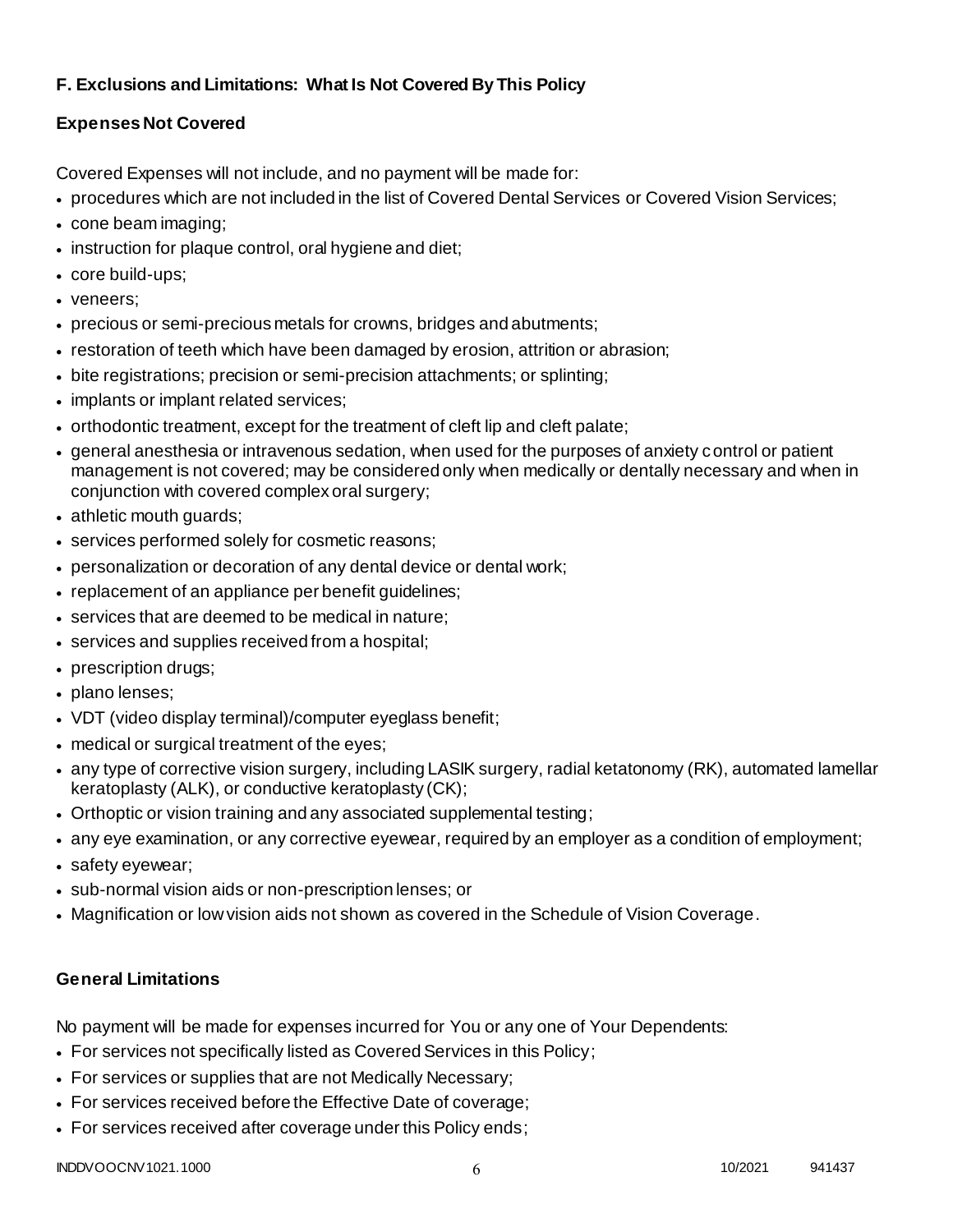- For services for which You have no legal obligation to pay or for which no charge would be made if You did not have insurance coverage;
- For Professional services or supplies received or purchased directly or on Your behalf by anyone, including a Provider, from any of the following:
	- **Yourself or Your employer;**
	- a person who lives in the Covered Person's home, or that person's employer;
	- a person who is related to the Covered Person by blood, marriage or adoption, or that person's employer.
- for or in connection with an Injury arising out of, or in the course of, any employment for wage or profit;
- for or in connection with a Sickness which is covered under any workers' compensation or similar law;
- for charges made by a Hospital owned or operated by or which provides care or performs services for, the United States Government, if such charges are directly related to a condition which occurred while serving in the military or an associated auxiliary unit;
- services or supplies received due to an act of war, declared or undeclared while serving in the military or an associated auxiliary unit;
- to the extent that payment is unlawful where the person resides when the expenses are incurred;
- for charges which the person is not legally required to pay;
- for charges which would not have been made if the person had no insurance;
- to the extent that billed charges exceed the rate of reimbursement as described in the Schedule;
- for charges for unnecessary care, treatment or surgery;
- to the extent that You or any of Your Dependents is in any way paid or entitled to payment for those expenses by or through a public program, other than Medicaid;
- for or in connection with experimental procedures or treatment methods not approved by the American Dental Association or the appropriate dental specialty society;
- Procedures that are a covered expense under any other plan which provides dental or vision benefits;
- To the extent that benefits are paid or payable for those expenses under the mandatory part of any auto insurance policy written to comply with a "no-fault" insurance law or an uninsured motorist insurance law. Cigna will take into account any adjustment option chosen under such part by You or any one of Your Dependents.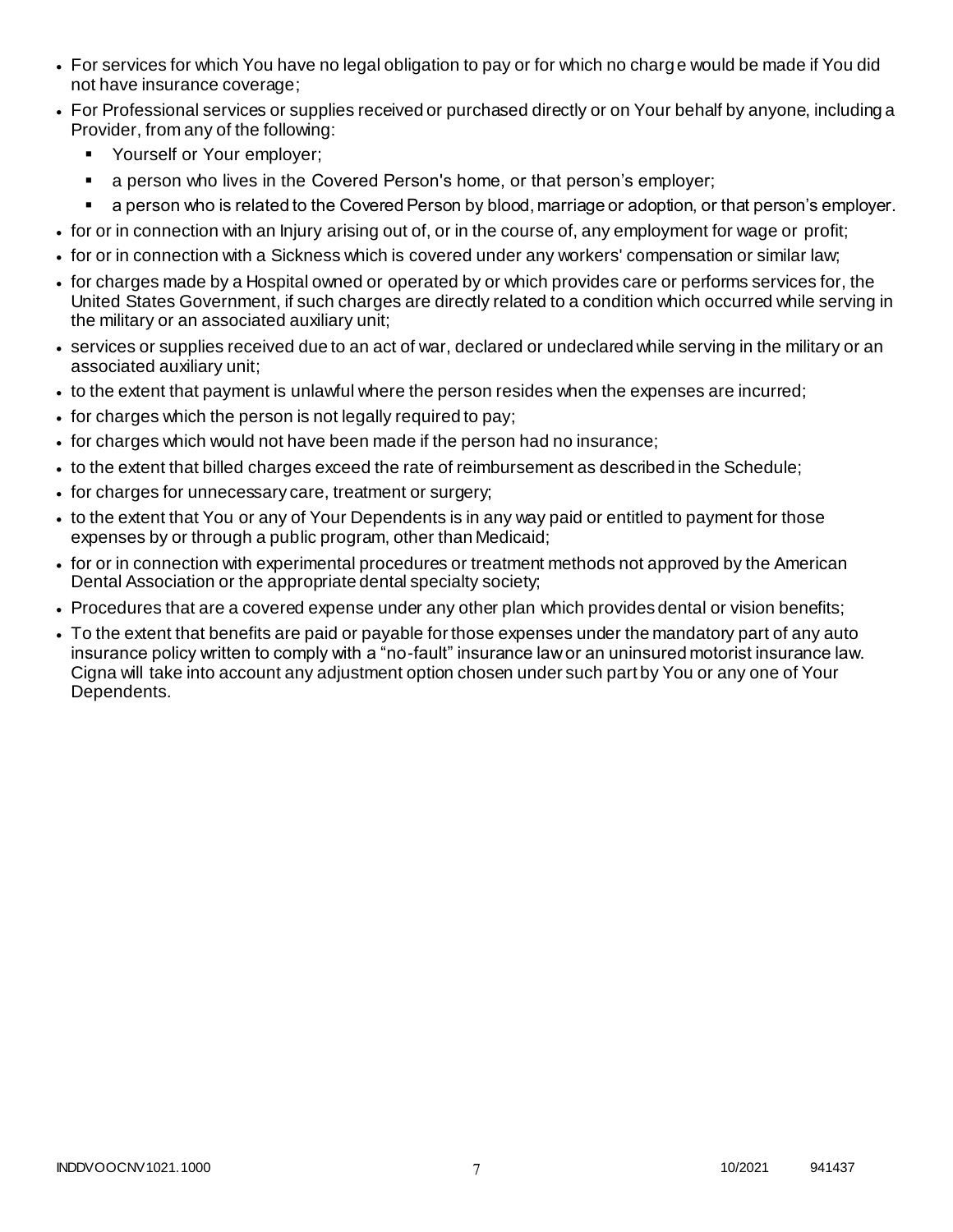### **G. Predetermination of Dental Benefits Program**

Predetermination of Benefits is a voluntary review of a Dentist's proposed treatment plan and expected charges. It is not preauthorization of service and is not required.

The treatment plan should include supporting pre-operative x-rays and other diagnostic materials as requested by Cigna's dental consultant. If there is a change in the treatment plan, a revised plan should be submitted.

Cigna will determine covered dental expenses for the proposed treatment plan. If there is no Predetermination of Benefits, Cigna will determine covered dental expenses when it receives a claim.

Review of proposed treatment is advised whenever extensive dental work is recommended when charges exceed **\$500**.

Predetermination of Benefits is not a guarantee of a set payment. Payment is based on the services that are actually delivered and the coverage in force at the time services are completed.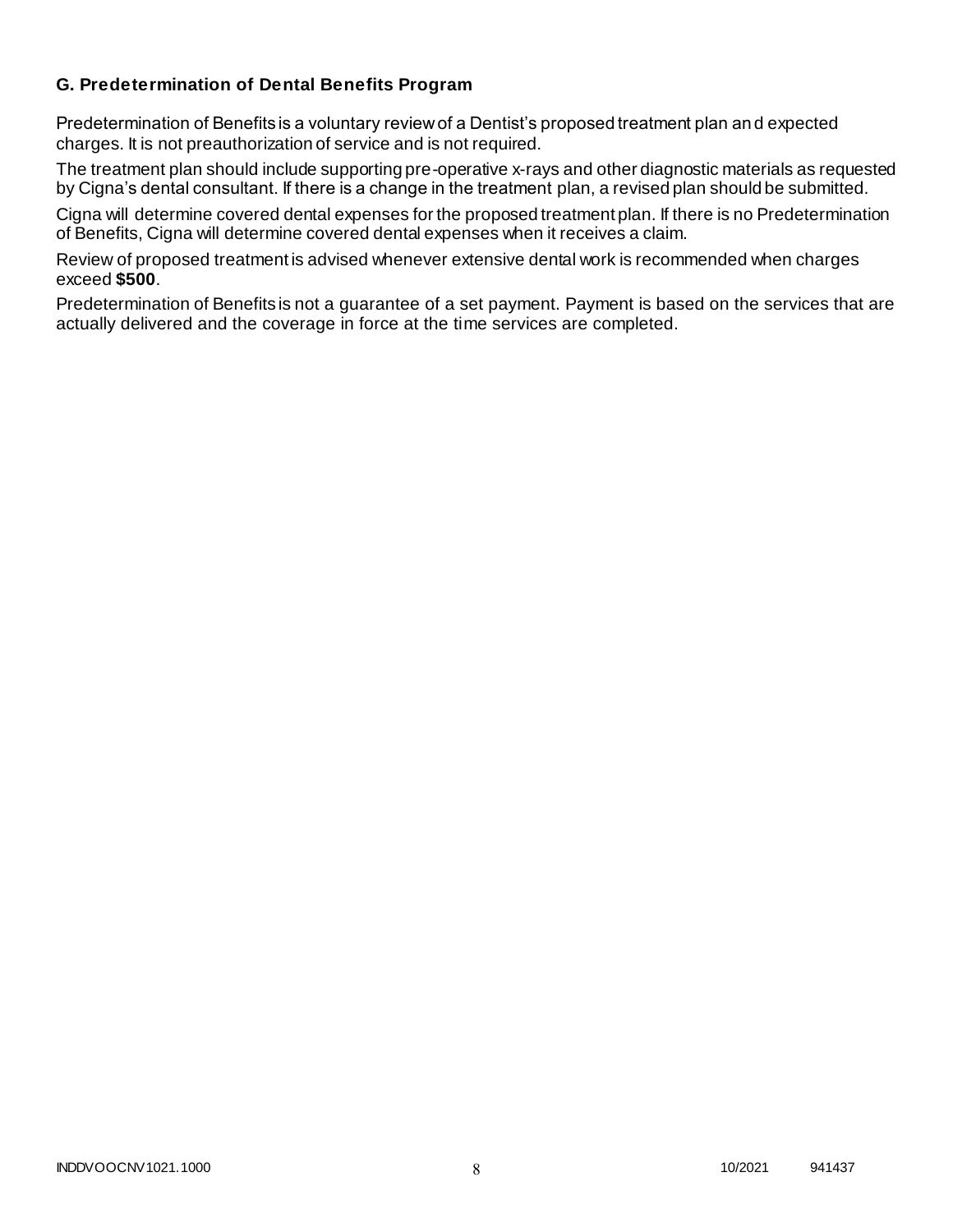### **H. General Provisions**

### **WHEN YOU HAVE A COMPLAINT OR AN APPEAL**

For the purposes of this section, any reference to "You," "Your" or "Yourself" also refers to a representative or Provider designated by You to act on Your behalf, unless otherwise noted.

We want You to be completely satisfied with the care You receive. That is why We have established a process for addressing Your concerns and solving Your problems.

#### **Start with Member Services**

We are here to listen and help. If You have a concern regarding a person, a service, the quality of care, or contractual benefits, You can call Our toll-free number and explain Your concern to one of Our Customer Service representatives. You can also express that concern in writing. Please call or write to Us at the following:

Customer Services Toll-Free Number or address on mycigna.com, explanation of benefits or claim form

We will do Our best to resolve the matter on Your initial contact. If We need more time to review or investigate Your concern, We will get back to You as soon as possible, but in any case within 30 days. If You are not satisfied with the results of a coverage decision, You can start the appeals procedure.

#### **Appeals Procedure**

Cigna has a two step appeals procedure for coverage decisions. To initiate an appeal, You must submit a request for an appeal in writing within 365 days of receipt of a denial notice. You should state the reason why You feel Your appeal should be approved and include any information supporting Your appe al. If You are unable or choose not to write, You may ask to register Your appeal by telephone. Call or write to Us at the toll-free number or address on Your Benefit Identification card, explanation of benefits or claim form.

#### **Level One Appeal**

Your appeal will be reviewed and the decision made by someone not involved in the initial decision. Appeals involving Medical Necessity or clinical appropriateness will be considered by a health care professional.

For level one appeals, We will respond in writing with a decision within 30 calendar days after We receive an appeal for a postservice coverage determination. If more time or information is needed to make the determination, We will notify You in writing to request an extension of up to 15 calendar days and to specify any additional information needed to complete the review.

If You are not satisfied with Our level-one appeal decision, You may request a level-two appeal.

#### **Level Two Appeal**

If You are dissatisfied with Our level one appeal decision, You may request a second review. To start a level two appeal, follow the same process required for a level one appeal.

Most requests for a second review will be conducted by the Appeals Committee, which consists of at least three people. Anyone involved in the prior decision may not vote on the Committee. For appeals involving Medical Necessity or clinical appropriateness, the Committee will consult with at least one Dentist reviewer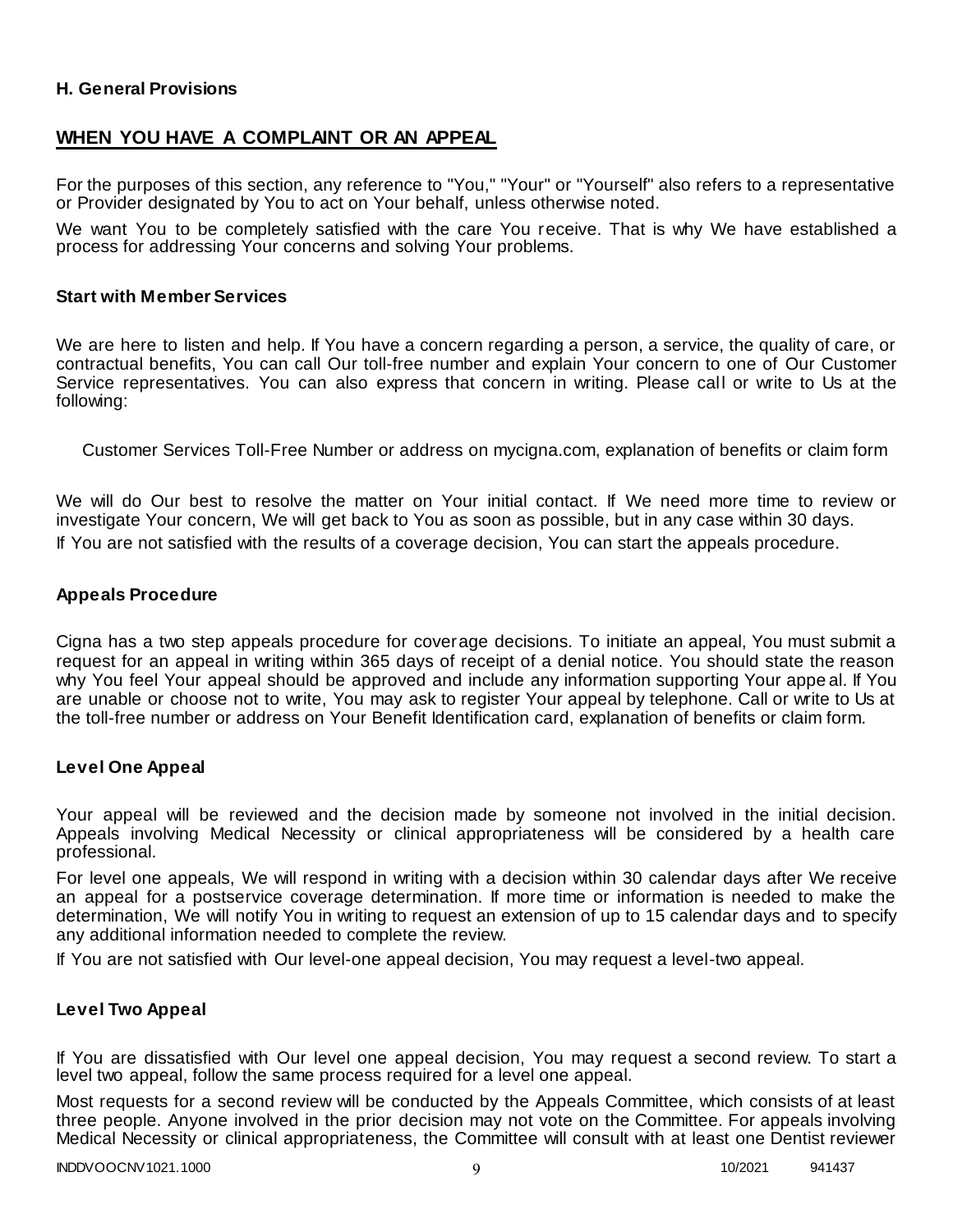in the same or similar specialty as the care under consideration, as determined by Cigna's Dentist reviewer. You may present Your situation to the Committee in person or by conference call.

For level two appeals We will acknowledge in writing that We have received Your request and schedule a Committee review. For postservice claims, the Committee review will be completed within 30 calendar days. If more time or information is needed to make the determination, We will notify You in writing to request an extension of up to 15 calendar days and to specify any additional information needed by the Committee to complete the review. You will be notified in writing of the Committee's decision within five working days after the Committee meeting, and within the Committee review time frames above if the Committee does not approve the requested coverage.

#### **Notice of Benefit Determination on Appeal**

Every notice of an appeal decision will be provided in writing or electronically and, if an adverse determination, will include:

- (1) the specific reason or reasons for the denial decision;
- (2) reference to the specific Policy provisions on which the decision is based;
- (3) a statement that the claimant is entitled to receive, upon request and free of charge, reasonable access to and copies of all documents, records, and other Relevant Information as defined;
- (4) upon request and free of charge, a copy of any internal rule, guideline, protocol or other similar criterion that was relied upon in making the adverse determination regarding Your appeal, and an explanation of the scientific or clinical judgment for a determination that is based on a medical necessity, experimental treatment or other similar exclusion or limit.

#### **Relevant Information**

Relevant Information is any document, record, or other information which was relied upon in making the benefit determination; was submitted, considered, or generated in the course of making the benefit determination, without regard to whether such document, record, or other information was relied upon in making the benefit determination; demonstrates compliance with the administrative pro cesses and safeguards required by federal law in making the benefit determination; or constitutes a statement of policy or guidance with respect to the plan concerning the denied treatment option or benefit or the claimant's diagnosis, without regard to whether such advice or statement was relied upon in making the benefit determination.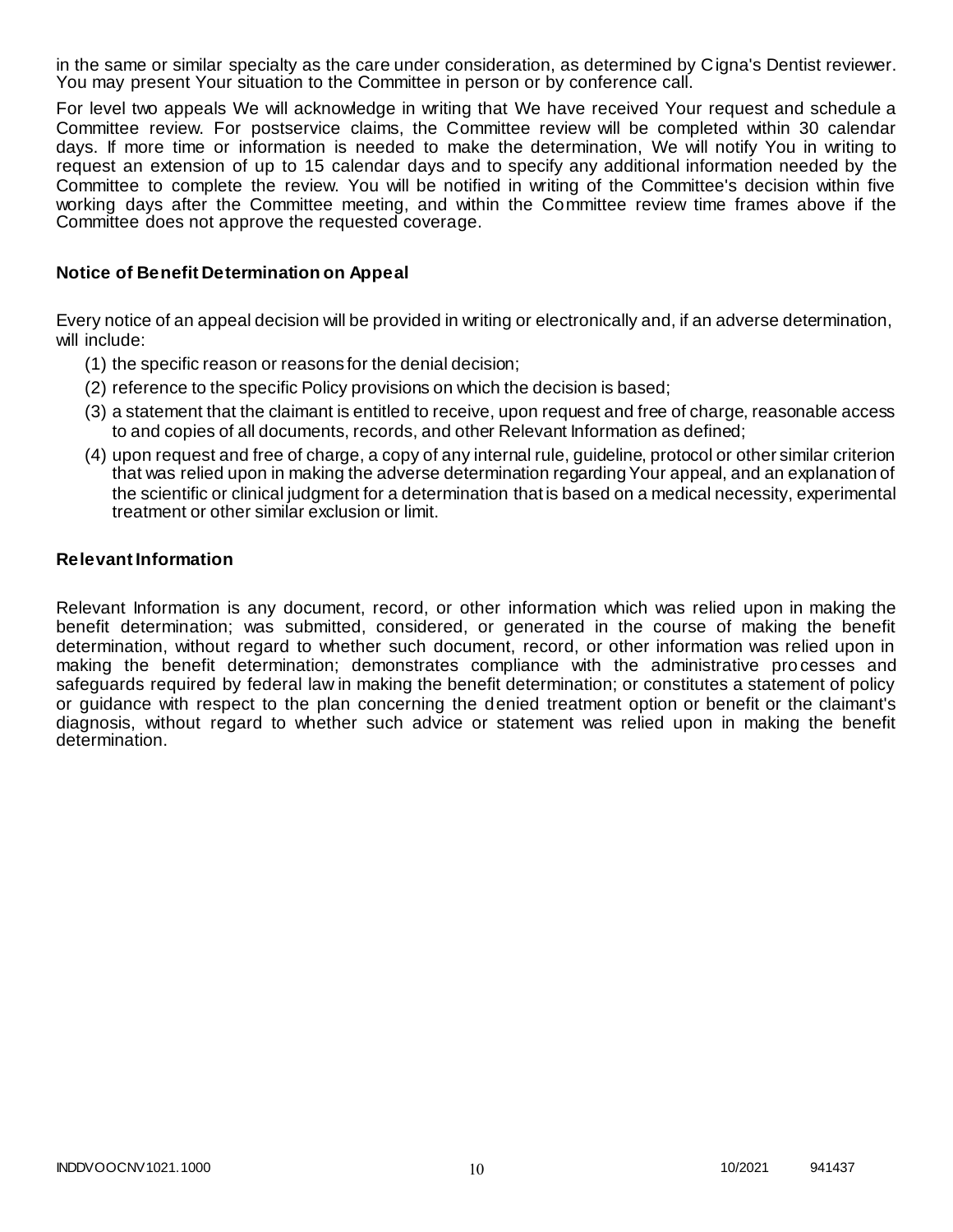# **I. Participating Dental Providers**

Cigna will provide a current list of Dentists currently participating with Cigna and their locations to each Covered Person upon request.

To verify if a Dentist is currently participating with Cigna and is accepting new Cigna Insureds, the Covered Person should visit Our website at mycigna.com.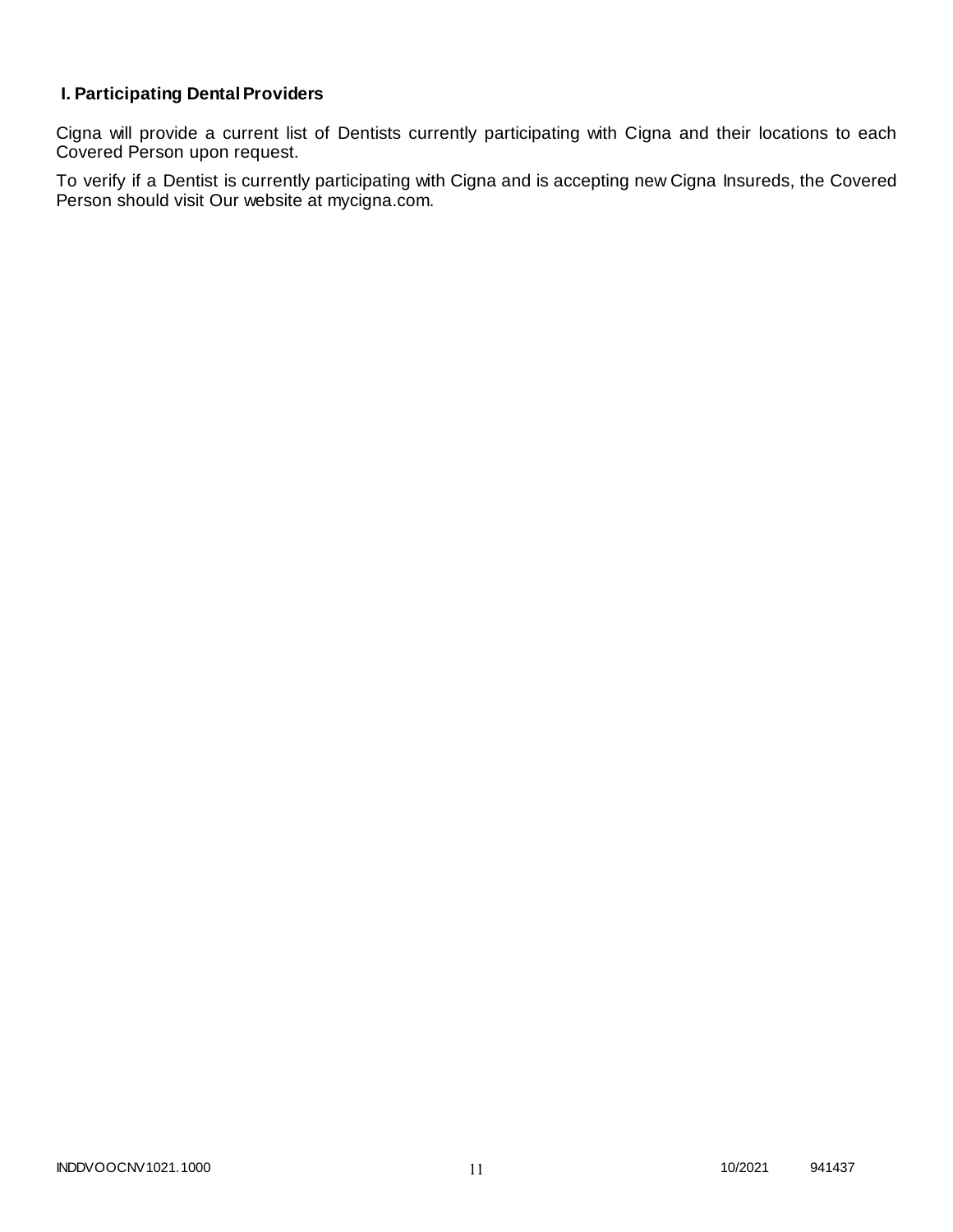### **J. Renewability, Eligibility, and Continuation**

1. The Policy will renew except for the specific events stated in the Policy. Cigna may change the premiums of the Policy with 60 days written notice to the Insured. However, Cigna will not refuse to renew or change the premium schedule for the Policy on an individual basis, but only for all Insureds in the same class and covered under the same Policy as You.

2. The individual plan is designed for residents of Nevada who are not enrolled under or covered by any other group or individual health coverage. You must notify Cigna of all changes that may affect any Covered Person's eligibility under the Policy.

3. You or Your Dependent(s) will become ineligible for coverage:

- When premiums are not paid according to the due dates and grace periods described in the premium section.
- With respect to Your Spouse, Domestic Partner, or partner to a Civil Union: when the Spouse is no longer married to the Insured or when the union is dissolved.
- With respect to You and Your Family Member(s): when You no longer meet the requirements listed in the Conditions of Eligibility section.
- The date the Policy terminates.
- When the Insured no longer lives in the Service Area.

4. If a Covered Person's eligibility under this Plan would terminate due to the Insured's death, divorce or if other Dependents would become ineligible due to age or no longer qualify as dependents for coverage under this Plan; except for the Insured's failure to pay premium, the Covered Person's insurance will be continued if the Covered Person exercising the continuation right notifies Cigna and pays the appropriate monthly premium within 60 days following the date this Policy would otherwise terminate.